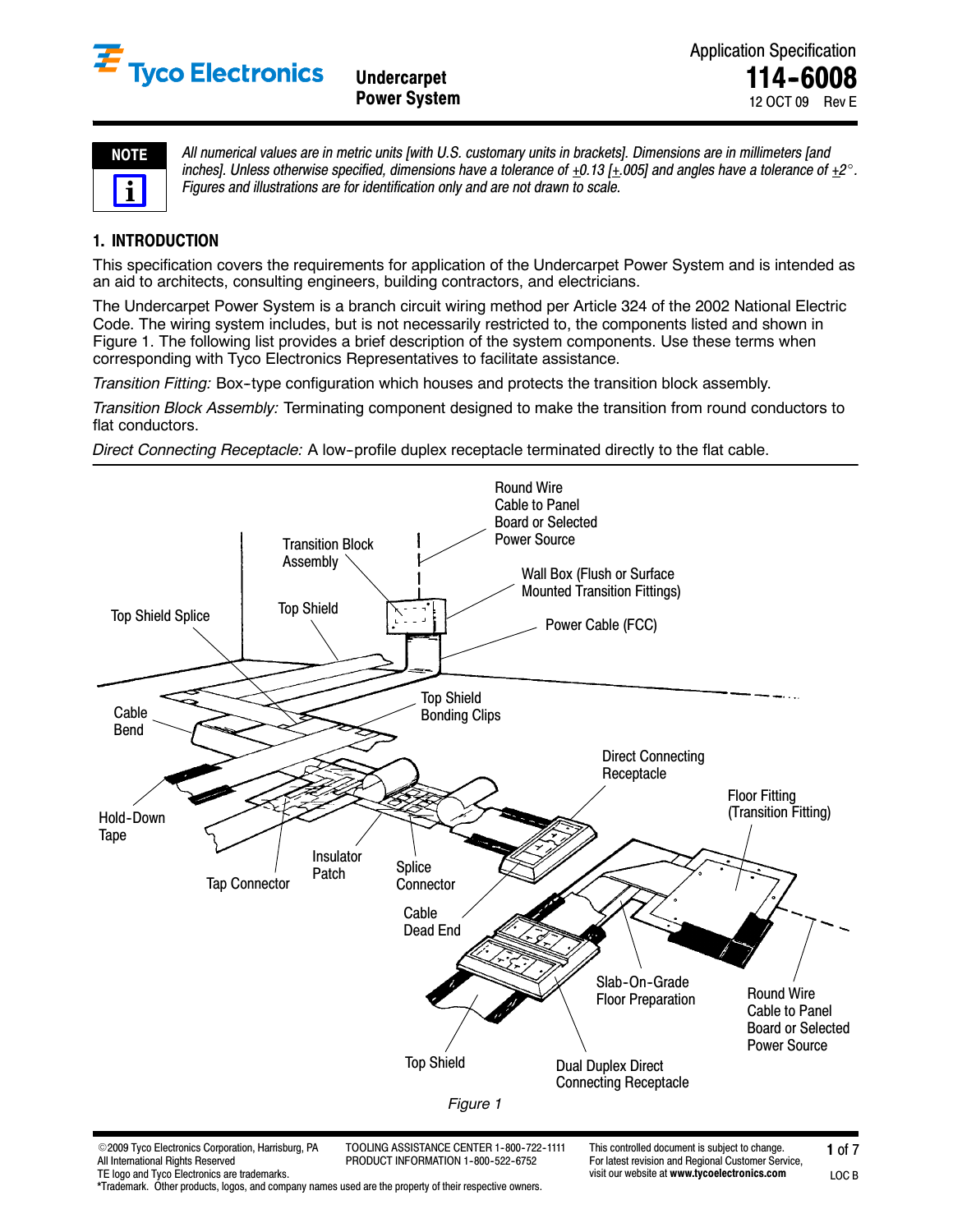*Floor Preparation:* A polyvinyl sheet 0.25 mm [.010 in.] thick, designed to protect the cable from floor moisture, chemical reaction, and abrasion in slab-on-grade level applications.

*Flat Conductor Cable (FFC):* Flat copper conductors between non-conductive laminated polyvinylchloride (pvc) with polyester film outer layer.

*Top Shield:* Steel sheet 0.25 mm [.010 in.] thick, placed over flat conductor cable to provide physical protection and an additional electrical ground path.

*Tap Connector:* Terminating device designed to electrically connect two flat conductor cables perpendicular to each other.

*Splice Connector:* Terminating device designed to electrically connect two flat conductor cables to extend the cable length.

*Top Shield Bonding Clip:* Connector used to splice and tap the top shield.

*Insulator Patch:* Used to insulate tap and splice connectors and protect exposed conductor ends or areas.

When corresponding with Tyco Electronics Personnel about this product, use the terminology provided in this specification to facilitate your inquiries for information. Basic terms and features of this product are provided in Figure 1.

### **2. REFERENCE MATERIAL**

#### **2.1. Revision Summary**

This paragraph is reserved for a revision summary covering the most recent additions and changes made to this specification which include the following:

- Updated document to corporate requirements
- New logo and format

#### **2.2. Customer Assistance**

Reference Base Part Number 553239 and Product Code 1260 are representative numbers of Undercarpet Power System. Use of these numbers will identify the product line and expedite your inquiries through a service network established to help you obtain product and tooling information. Such information can be obtained through a local Tyco Electronics Representative or, after purchase, by calling the Tooling Assistance Center or the Product Information number at the bottom of page 1.

### **2.3. Drawings**

Customer Drawings for specific products are available from the responsible Tyco Electronics Engineering Department via the service network. The information contained in Customer Drawings takes priority if there is a conflict with this document or with any other technical documentation supplied by Tyco Electronics.

### **2.4. Specifications/Standards**

Various Product Specifications are available to cover test and performance requirements of the undercarpet components.

Flat conductor cable is restricted to use under carpet squares in commercial facilities and must conform to the following standards, codes, and listings:

- National Electrical Code
- National Fire Protection Association (NFPA) 70E.
- Underwriters Laboratories Inc. (UL)
- CSA International

### **2.5. Instructional Material**

Tyco Electronics Instruction Sheets are available to cover installation and assembly of individual components. The instruction sheets are packaged with the components.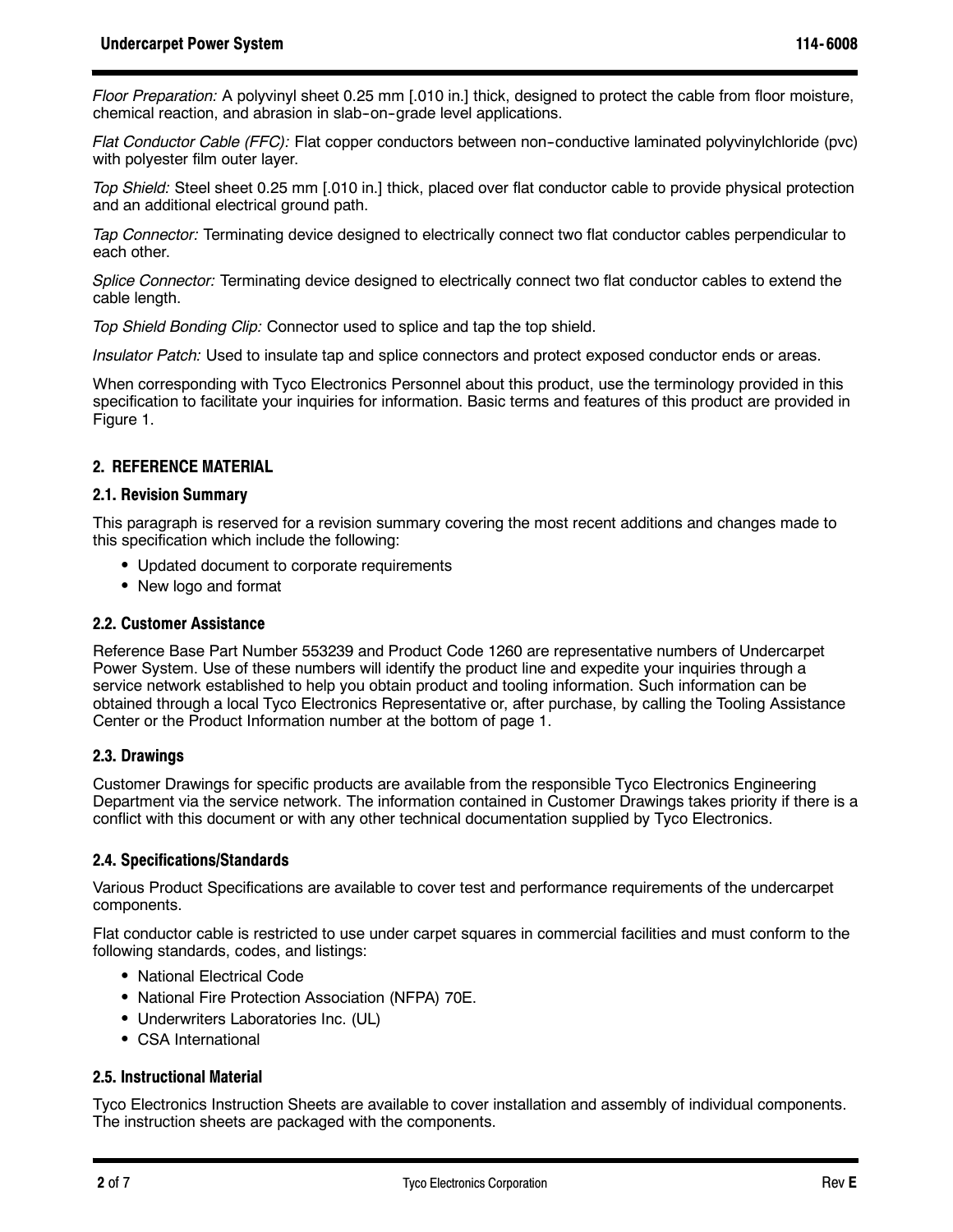Undercarpet Cabling Systems (Layout and Planning Manual) 409-5566 includes floor preparation procedures, precautions and suggestions for proper layout techniques, considerations for economizing in material and labor requirements, physical and functional descriptions of all components in each system, techniques for preparing material take-off lists, and encapsulated installation instructions.

# **3. REQUIREMENTS**

### **3.1. General**

Use all necessary care to avoid damaging the components of the Undercarpet Power System before, during, and after installation and to protect the installed work and materials from all other trades.

Prior to all work involving the Undercarpet Power System, verify that the work of all other trades is complete to the point where this installation may properly commence.

The time for Undercarpet Power System installation is just prior to carpet installation.

1. In the event that the work of other trades is not complete, report the discrepancies to the engineer in charge.

2. Do not proceed with installation in areas of discrepancy until all discrepancies have been fully resolved.

#### **3.2. Installation**

### **A. Drawing**

Before the Undercarpet Power System is actually installed, a system layout drawing (containing all elements of the circuit) should be made.

### **B. Mounting the Transition Fitting/Transition Block Assembly**

Referring to the system layout drawing, mount the transition fitting and transition block assembly at the specified location, using fasteners appropriate for the type of fitting and the site construction encountered. Mounting details are provided on the instruction sheet packaged with the fitting.

### **C. Preparing the Floor**

- Uneven floors with irregularities must be leveled or patched.
- Concrete slabs must have all holes filled and projections removed to ensure a smooth surface.
- Porous floors must be sealed and free from grease, oil, and moisture.
- Clean floor thoroughly. Sweep and vacuum to remove all debris. Maintain clean area throughout installation.
- Do not install Undercarpet System on or in wet areas where water or liquids will be evident.



*Tyco Electronics does not warrant proper functions of installations that are not installed in accordance with preceding procedures.*

### **D. Marking the Floor**

Lay out the details of the branch circuit wiring on the floor using chalk lines and the appropriate symbols to indicate the cable run, transition block assembly locations, and tap points.



*It is recommended that necessary floor fitting anchor holes be drilled at this time so the floor may be cleared of debris before laying the bottom shield.*

### **E. Laying the Floor Preparation**

It is important that the bottom shield be installed on a clean, dry floor.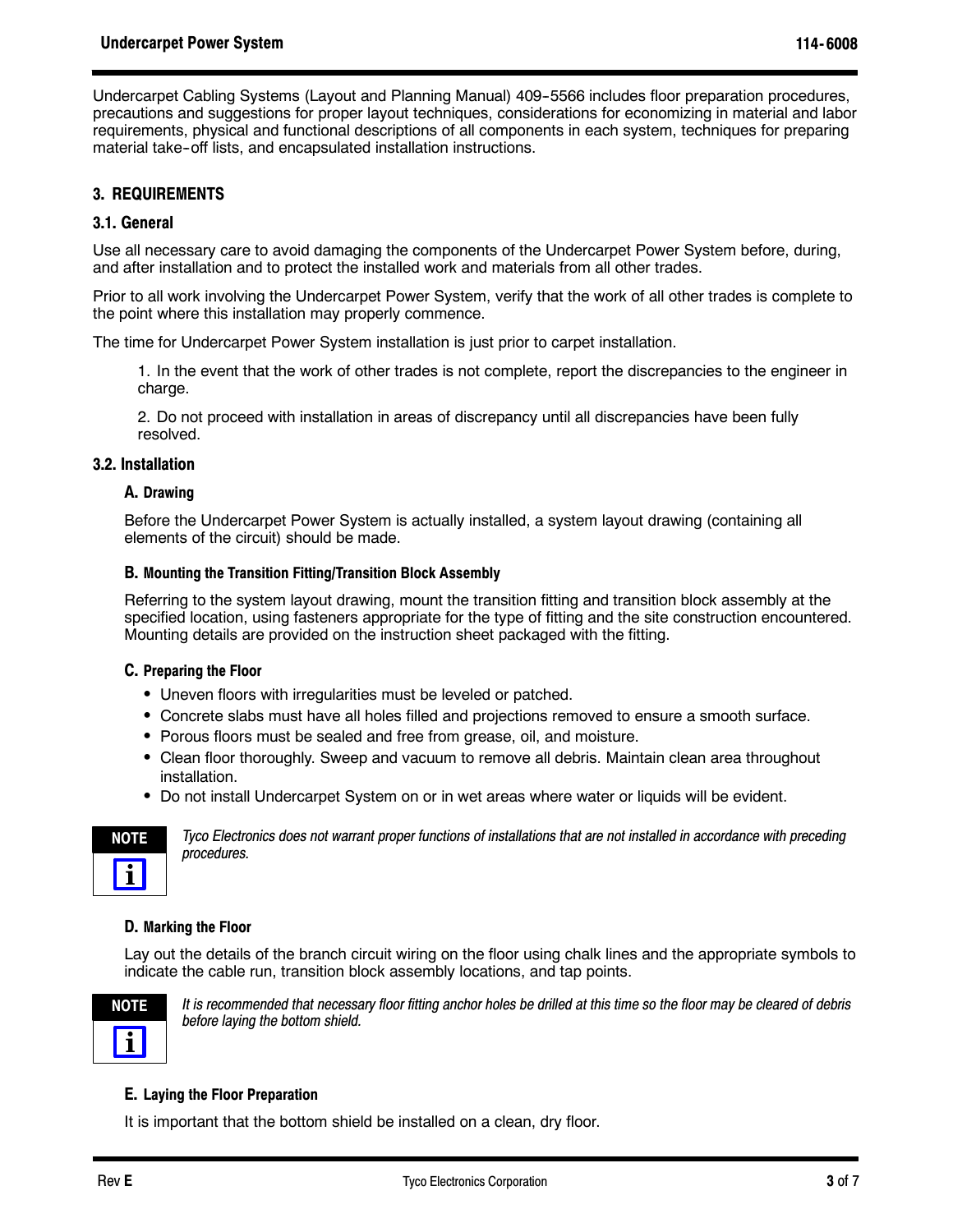1. Starting at the transition fitting, lay the floor preparation over the floor marking. Exercise caution to keep the floor preparation straight and smooth.

- 2. Cut the floor preparation as necessary with scissors.
- 3. Edge--tape the floor preparation to the floor periodically to hold it in place.

4. Follow the instructions packaged with the floor preparation for installation specifics and recommendations.

### **F. Installing the Flat Conductor Cable**

Cable installation should start at the transition block assembly. Specific instructions are packaged with the cable for all tasks in this phase of the installation.

- 1. Connect cable to fitting transition block assembly.
- 2. Center cable over floor preparation and tape to the floor at the transition point.

3. Proceed with laying cable over floor preparation main run and edge--tape cable to the bottom shield every 1.8 to 3.7 m [6 to 12 ft.] to avoid shifting.

4. To change the direction of the cable run, fold the cable at right or left angles over itself and press firmly to crease. No cutting is required. Corners should be centered on the floor preparation and taped.

5. If the cable length is insufficient to complete the layout, splice the connectors to another cable to obtain the specified cable length.

- a. Maintain conductor size, configuration, and polarity.
- b. Trim cable ends square.
- c. Allow a maximum of 3.18 mm [.125 in.] between cable ends to be spliced.

d. Terminate the splice connector with a Tyco Electronics Hand Tool. Install an insulator kit over the splice connectors.

- e. Edge--tape the cable in position after installing insulator kit.
- 6. Lay tap circuits perpendicular to the main run.
	- a. Trim tap cable end square.
	- b. Allow a maximum of 3.18 mm [.125 in.] separation.

c. Terminate the tap connector with a Tyco Electronics Hand Tool. Install an insulator kit over the tap connectors.

d. Tape tap circuit cable in position, centered over the bottom shield.

e. To change the direction of the tap circuit cable, fold cable at a right angle over itself and press firmly to crease. Corners should be centered on the bottom shield and taped.

f. Where the tap circuit cable dead-ends at a floor fitting, trim the cable so that the squared end does not extend past the anchor screws by more than 12.7 mm [.500 in.].

7. Apply connector patches.

a. Care shall be taken when applying the patches to ensure that a proper environmentally sound seal is made.

b. Patches are to be installed over splices, taps, and unterminated cable ends.

# **G. Installing Floor Fittings**

In applications where floor fittings must be installed after cables are laid, edge tape both cable edges to the floor for a length of 0.6 m [2 ft.]. With the floor fitting centered across and between the taped edges, install the floor fitting as instructed in Paragraph 3.2.D. Sweep and vacuum to remove all debris prior to the tape removal and floor fitting installation.

Tape should partially overlap the flat conductor cable, bottom shield, and the floor.



**NOTE** *Protective tape prevents debris from getting under the cable and bottom shield while drilling the anchor holes.*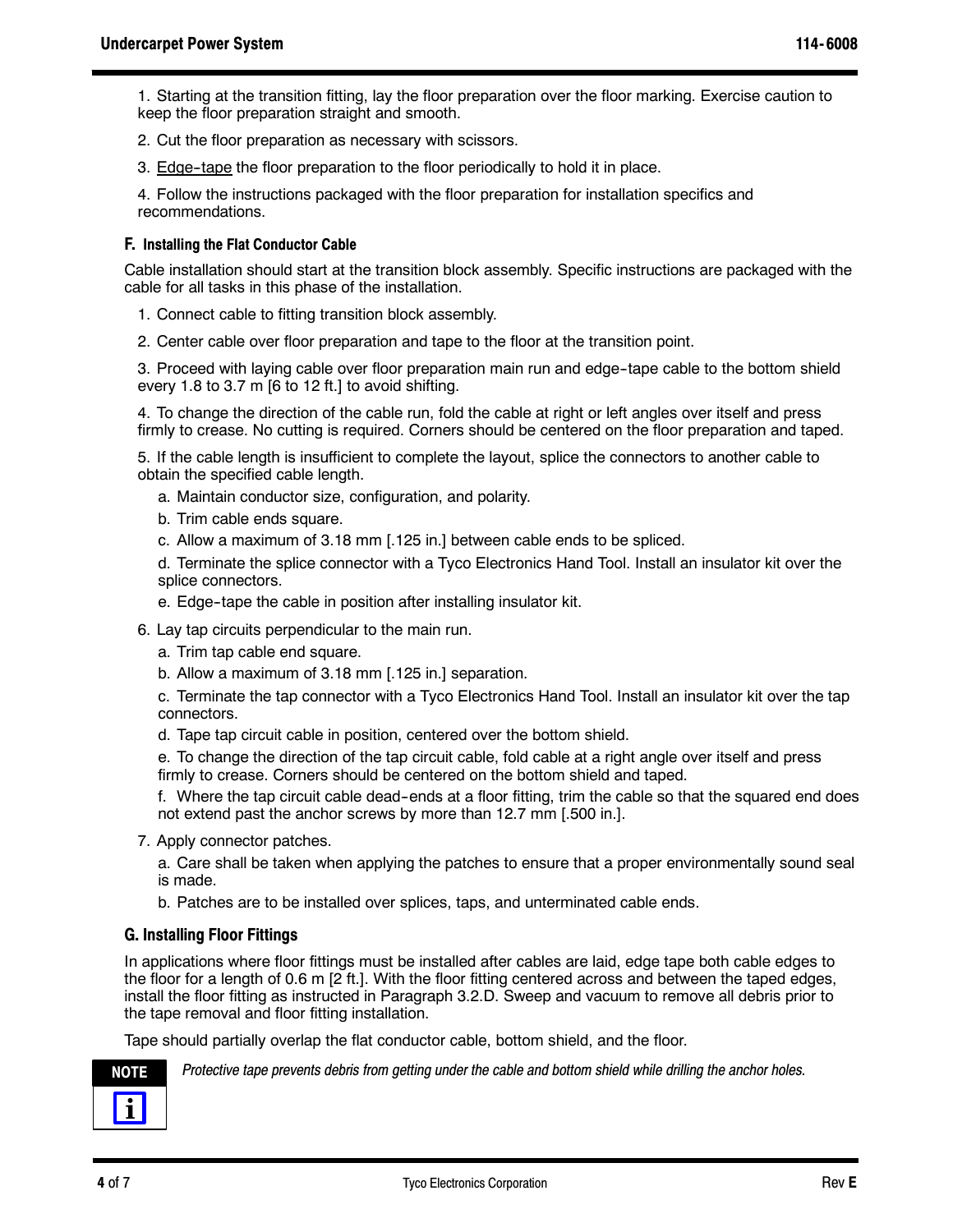# **H. Installing Top Shield**

1. Begin laying the top shield main run at the transition fitting.

a. Proceed to lay the top shield over the main runs, cross--taping it every 1.8 to 3.7 m [6 to 12 ft.].

b. When laying the shield over the tap circuits, or when it is necessary to extend the length of the shield, overlap the shield 152 to 203 mm [6 to 8 in.] and place a piece of electrical tape on the flat conductor cable at the point where the lower piece of shield edge contacts the cable.

- 2. Splice and tap the shield, using the top shield bonding clips.
- 3. Terminate the top shield to the fittings and transition block assemblies.

4. After installation of top shield, conduct an electrical check to ensure there are no shorts between the hot, neutral, and ground.

5. Edge tape top shield to floor, along the complete installed cable run.

#### **I. Direct Connecting Receptacle (DCR) Installation**

1. DCR electrical fitting installation should begin after all debris has been removed from installation of the DCR mounting base plate and after the top shield has been installed.



Instructions for installing DCR fittings are packaged with the DCR assembly.

2. Perform an electrical continuity check of the hot, neutral, and ground circuits.

3. Install DCR cover fitting.

#### **J. Connecting Source Power**

1. Instructions for connecting source power are packaged with the transition fitting block assembly covers.

2. Recommended minimum size of interconnecting wire is 12 AWG copper for 12 AWG flat cable and 10 AWG copper for 10 AWG flat cable.

3. Match color--coded round conductors to color--coded flat conductors.

4. A ground wire shall be connected from the ground binding screw on the transition block assembly to the ground terminal on or in the wall and floor electrical boxes or any other transition fitting.

5. After the source power is connected, place a piece of electrical tape over the top shield edge and install the transition fitting cover.

6. Apply power to the system and check the output of each receptacle for voltage and polarity.

#### **K. Installing Carpet Squares**

1. Coordinate work with electrical trades to ensure that electrical power is removed from flat conductor cable circuits while carpet is being installed.

2. When cutting carpet to fit, it is important that a barrier be placed between the carpet and the cable to avoid accidentally cutting the cable.

- 3. Place carpet squares directly over installed top shield.
- 4. Cut and fit carpet to fit over or around installed fittings.

### **3.3. Materials**

*Cable:* Factory laminated, abrasion resistant, color--coded, flat conductor cable.

*Top Shield:* Corrosion--resistant, cold rolled steel strip.

Floor Preparation: Yellow-colored, plasticized pvc sheet.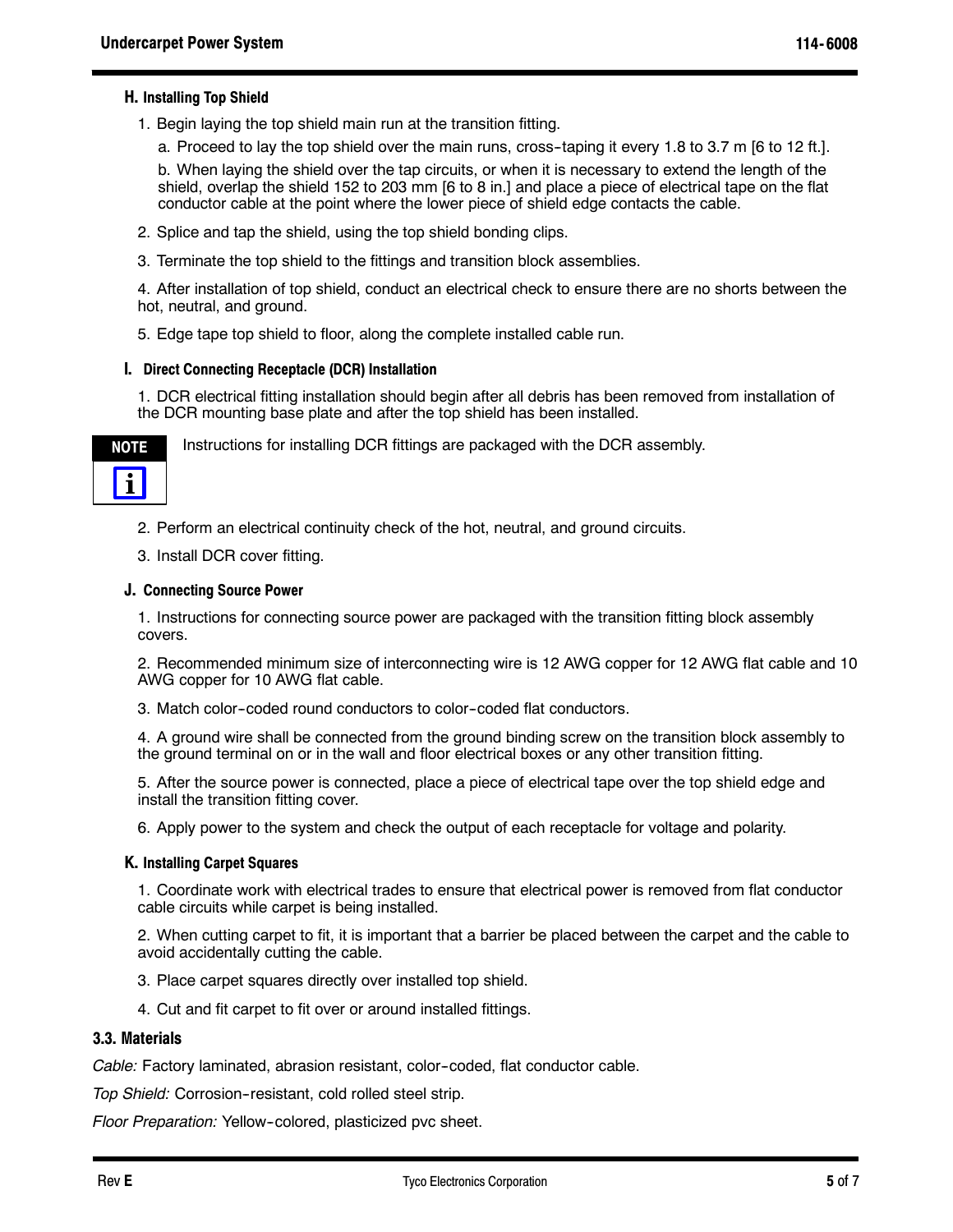*Transition Fittings:* Zinc--plated carbon steel, AISI type 1010.

*Transition Block Assemblies:* R--10 RYTON molded blocks with associated insulators and hardware.

*Tap and Splice Cable Connectors and Top Shield Bonding Clips:* Copper alloy.

*Floor Fitting Covers:* Plastic molding compound.

*Transition Fitting Covers:* Aluminum alloy, type 5052.

# **3.4. Accessories**

Spray adhesive and hold--down tape are used to attach the top shield to the floor surface.

# **4. QUALIFICATION**

### **4.1. Underwriters Laboratories Inc. (UL)**

Undercarpet Power cable is Listed in UL File Number E73212 and the fittings are Listed in UL File Number E73213 (per CSA International test methods).

### **4.2. CSA International**

Undercarpet Power System is Certified to CSA International File Number C22.2 No. 222.

# **5. TOOLING**

Undercarpet Hand Tool 91384-1 is designed to terminate tap and splice connectors onto undercarpet power cables. Refer to Instruction Sheet 408-8860 for terminating procedures. See Figure 2.